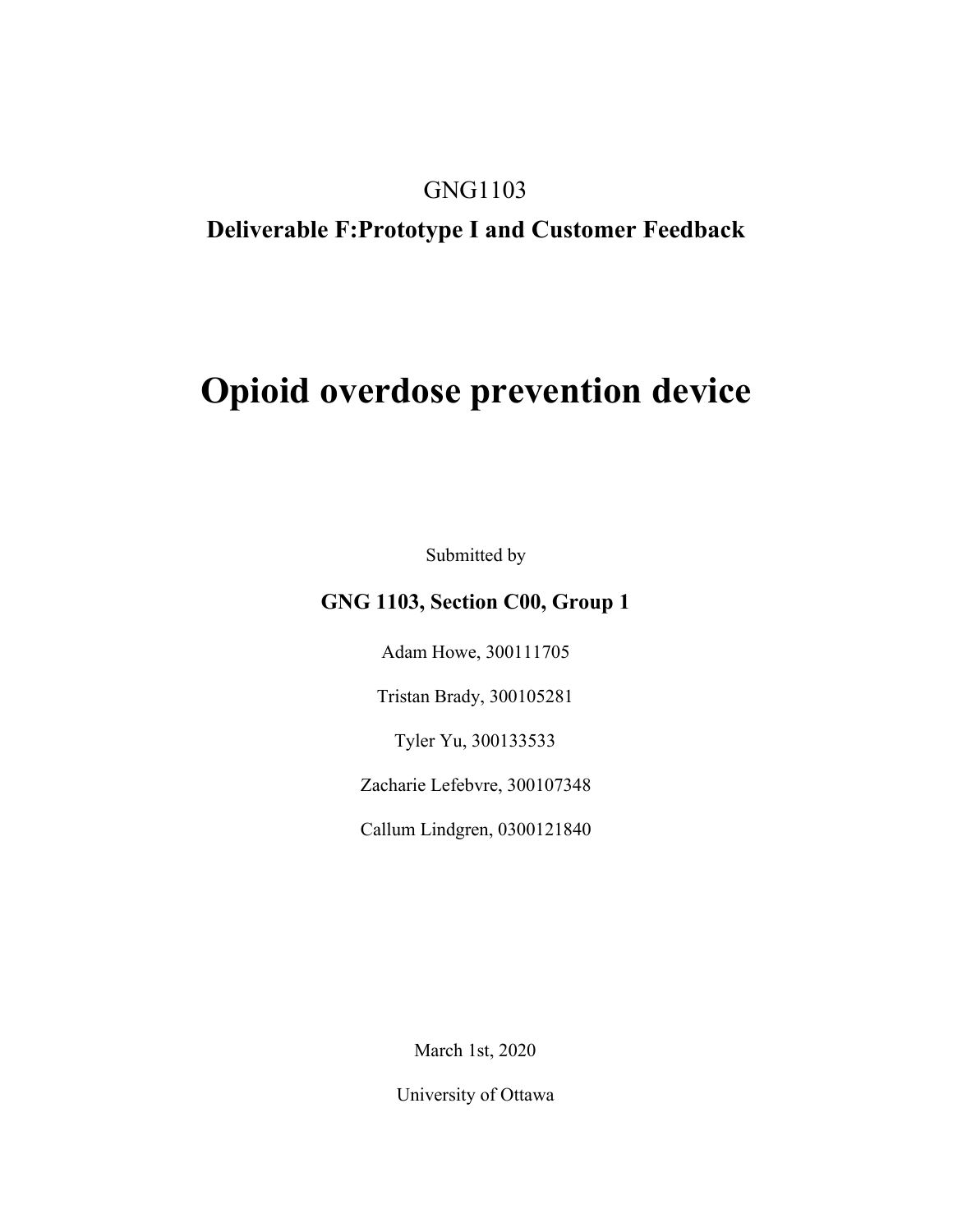# Introduction

The objective of this deliverable is to develop the first of three prototypes involved in this project. This prototype will essentially be used as a base to build off of later on in this project. This prototype will help us visualize what our product will start to look like and will be very helpful and letting us see if we are on the right track to successfully meeting customer needs as well as the design criteria previously set out. This prototype will also help with the proof of concept which will be improved/ refined for further prototypes. Each critical component and system will be created and simple analyses on each of them will be carried out. A non functional user interface using a compression sock, a preliminary arduino parts holder and velcro strips will all be used to create our first physical model of this product. This prototype allows the team to make essential observations with the functionality of all the components as well as receive feedback one the next client meeting which is aimed towards getting customer feedback on the first prototype.

# **Hardware Subsystem**

*Figure 1 - 3D model of the Box to hold electrical components*



For prototype one, a basic box was made using SOLIDWORK. This design was made to hold all our arduino related parts and be detachable from the compression sock mount. As a team we decided to take advantage of the laser cutting laboratory by laser cutting out our individual parts instead of 3D printing them.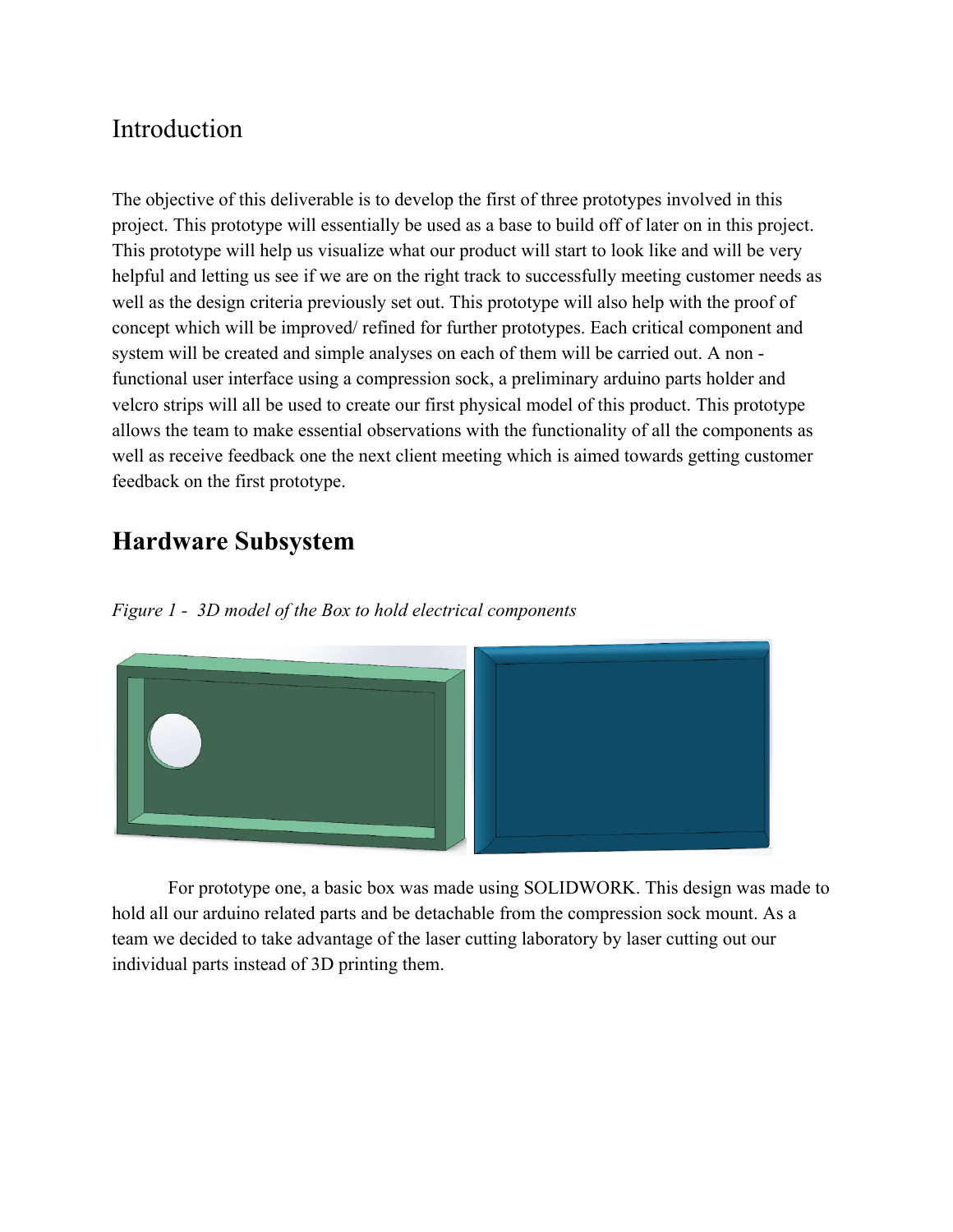



*Figure 3 - The first prototype of our model*



The test objectives/ goal is to see if the other hardware components such as arduino Nano and the MAX30100 Heart Rate & Oximetry sensor would fit into the Boxinteaded to hold all the electrical components and how much extra room there would be for wiring and for the battery pack. The results obtained will be a simple yes or no answer to whether the components fit. This test allows for refinements to the 3D model in order to develop a better shell for the electrical parts involved in the second prototype. The two main criteria that will be used to test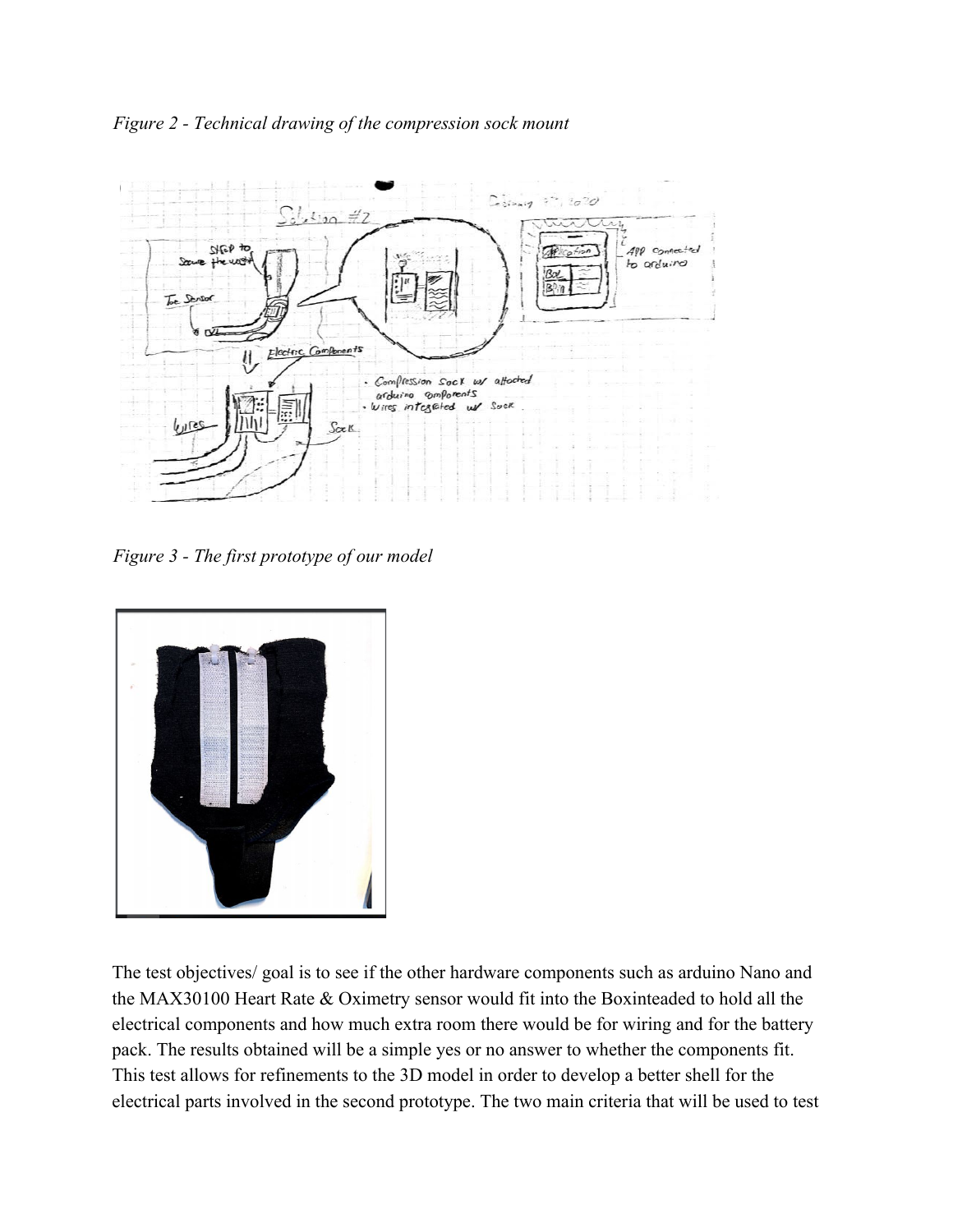the model are the following:

1. Do all the electrical components fit?

2.If so, is there enough room to allow for a battery pack as well or does a secondary model have to be made to incorporate it?

In addition to qualitative observations, some quantitative data will be recorded if possible to allow for further improvements to the model. The measurements recorded will be the amount of space left if everything fits inside, or what the required dimensions will be for the future prototypes (in mm). The material being used for this sub component is laser cut sheets of wood like material obtained from the makerspace lab. The only dependency for this will be if the lab will allow for enough time to make our own personal parts. If not, spare time will be allocated to make sure the all the necessary parts are completed before our next client meeting

After making the first 3D designed model and receiving the necessary parts to make it (hinges, screws, velcro …) a test of the first prototype will be conducted. It will be determined if the Box made to hold arduino parts will be adequate for the task. It will have to fill requirements set out by the team ahead of time. Requirements such as, will it fit all of our parts, will it be too big and bulky, will we be able to attach and detach the casing with ease and finally will the sock be comfortable and discreet enough to meet customer needs. All of these requirements are essential to the first prototype and will need to be tested.

In the event of the prototype not being adequate, further refinement work will need to be done to improve on certain parts of the prototype. The group has agreed that the project will not be able to move forward without the first prototype fitting all of the set out requirements. The first prototype is therefore essential for the project deadline and must be completed as quickly and effectively as possible.

| Measurement of box holding the electrical<br>components | Value (mm) |
|---------------------------------------------------------|------------|
| Height                                                  | 120        |
| Thickness                                               | 30         |
| Width                                                   | 60         |

**TABLE I** Various measurements obtained from testing the prototype.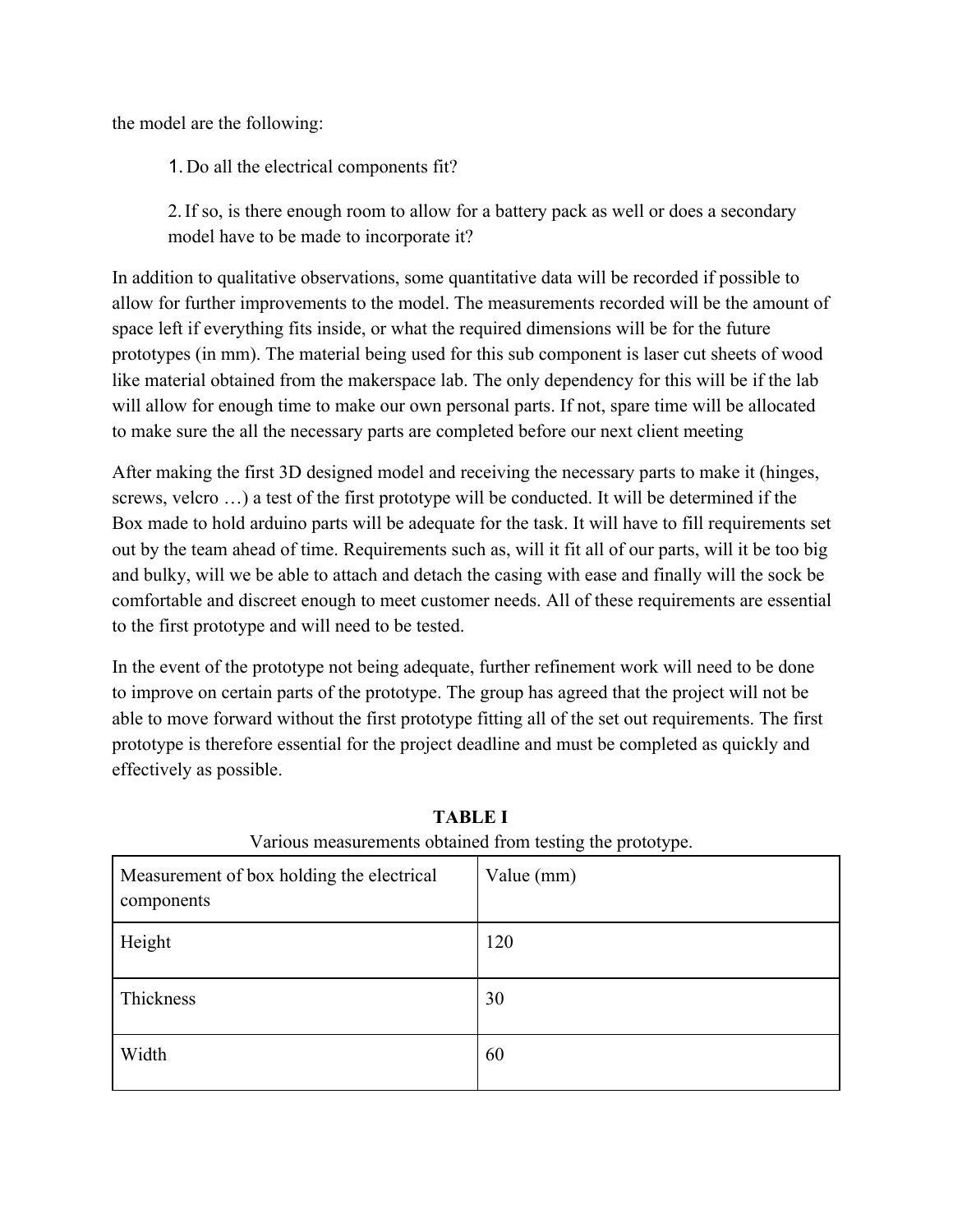Going forward, many additional adjustments and add-ons will be required for the physical model and will be implemented in the following prototypes. One essential add-on is the extra room of the casing for the battery pack that will need to be made in order to adequately power the arduino parts as well as make it easy for the customer to change and charge the portable power source. A potential idea for this is to either make the casing longer therefore allowing for the battery pack to fit inside. A secondary idea will also be to have the battery pack on the outside of the casing therefore allowing the change of the battery to be much easier while also minimizing the casings overall size. Currently, the most viable option to achieve this is the secondary idea, because it means that no further modifications have to be made to the 3D model and since no testing has been yet to date, making the part as small as possible will always be advantages to our group.

### **Objective**

The objective for prototype 1 was to create a physical model of our design. In which we could all physical aspects of the prototype. The test's will focus on the discreteness, comfort, and size to ensure user satisfaction. The tests will also focus on, determining if the method to attach and detach the electrical component is feasible as well as determining the proper dimensions for the casing of arduino parts.

**Parts included:**After setting out a set goal for this prototype we made a list of necessary parts the prototype needed to properly function. Part description and use also needed to be included to see how useful the part was going to be as well as tell us if everything would properly come together:

*Figure 4-Velcro strips*



**Intended use:**Will be used to mount and unmount the electrical casing to the compression sock. This will allow the user to easily wash the compression sock without having to make the casing waterproof. It will also allow for easy and effective mounting systems while being relatively cheap.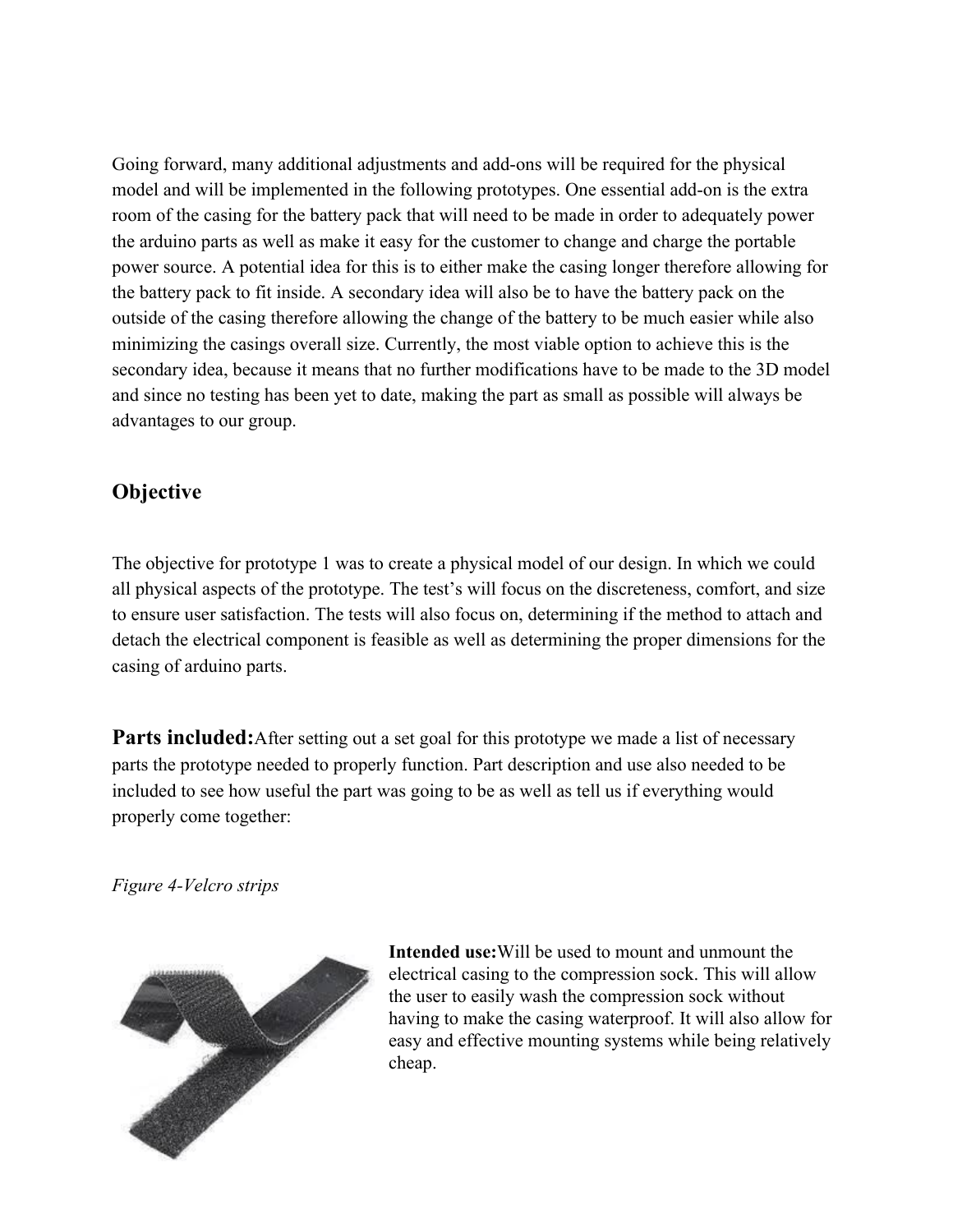#### *Figure 5-Compression sock*



**Intended use:**Will be used as the overall mount of the project. The reason for picking a compression sock is because it is located in an area that is overall discret and also provides for easy BOL(blood oxidation level) and heart rate reading. It also is a comfortable way of having electrical components and parts for the project.

*Figure 6-Rectangular wooden box*



**Intended use:**Will be used as a casing for Arduino related parts and possibly will also store the battery source. Will utilize the parts from makerspace labs and will be made out of cheap enough materials to maximize the overall project budget for the final prototype.

# **Test Plan**

The factors that need to be tested include whether or not the box can contain all the electrical components necessary for our device to function. We designed it in SOLIDWORKS so that the dimensions are large enough to contain the electrical components snugly; securely. We cannot fully complete this test because one of our key components (the blood oximeter) is still in shipment. Once the part arrives, we will be able to finalize testing. One of the primary objectives of this device is trying to achieve a high level of discretion. To test this, we will create the external components of the device; including the wooden box (designed with SOLIDWORKS), the compression sock, and the velcro strapping in between them. We will not need the electrical components to complete this section of the test because the electrical components are a subspace for the wooden case.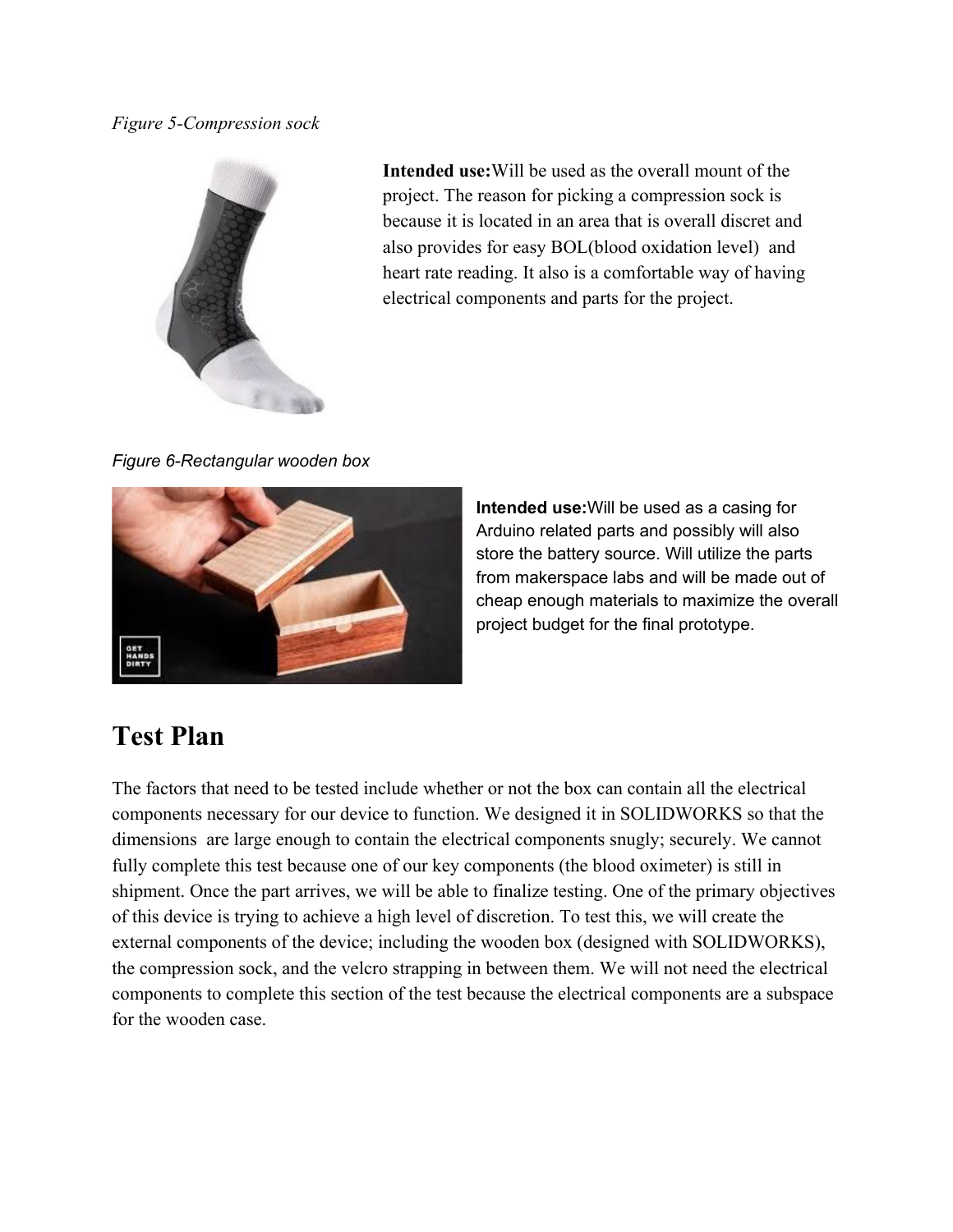#### The procedure:

#### Step 1: Design and create the box from SOLIDWORKS

 We will design a box with a snug volumetric interior which will translate into a discrete overall presence. The snug interior allows for securement of the electrical components, lowering risk of damage through everyday movement. Using Simulation Solutions in SOLIDWORKS allows us to virtual test potential movement of components as a result of real world motion. Our design will keep our components secure and stable for the device's life time; allowing for the calibrated oximeter to read effectively.

 Our box will be laser cut from balsa or poplar; a process greatly hastened through the seamless software interactions of SOLIDWORKS. Laser cut box components will be riveted together for assembly.

#### Step 2: Ergonomic and size testing

 After the design and creation stage, our team will test the device thoroughly by wearing the devices for hours everyday, at home and on campus. The team will be reporting on ergonomics and the general discretion of the device. Discretion will be tested alongside a variety of clothing and footwear. Any interference from different fabrics and footwear will be noted. The team will look for any potential bulkiness whether from the device itself or a combination of the device and clothing choices. Everyday testing environments allow us to replicate the client use and aim for the discretion desired. Simple things like resting one's feet on a coffee table can give us important insight into comfort and excessive bulk.

#### Step 3: attachment and detachment testing

 Our device relies on velcro strapping as our attachment method. The velcro will be tested in everyday use (step 2) but more intensive and environment focused testing will be conducted. The differing environmental testing will bring in everyday factors such as moisture, temperature, dust and the fatigue of the user. In the events our findings call for adjustments, we are ready with wider velcro straps to implement more surface area of adhesion.

Step 4: establishing stopping criteria:

Our prototype 1 is used mainly to receive feedback from users as well as testing the many physical aspects that our product has. The objective of this prototype as previously outlined is to develop a working physical model of our product while ensuring the user specified criteria are met. If the product does not meet certain criteria, more work will be done to ensure user satisfaction. If the criteria are met then these would also serve a stopping criteria and would tell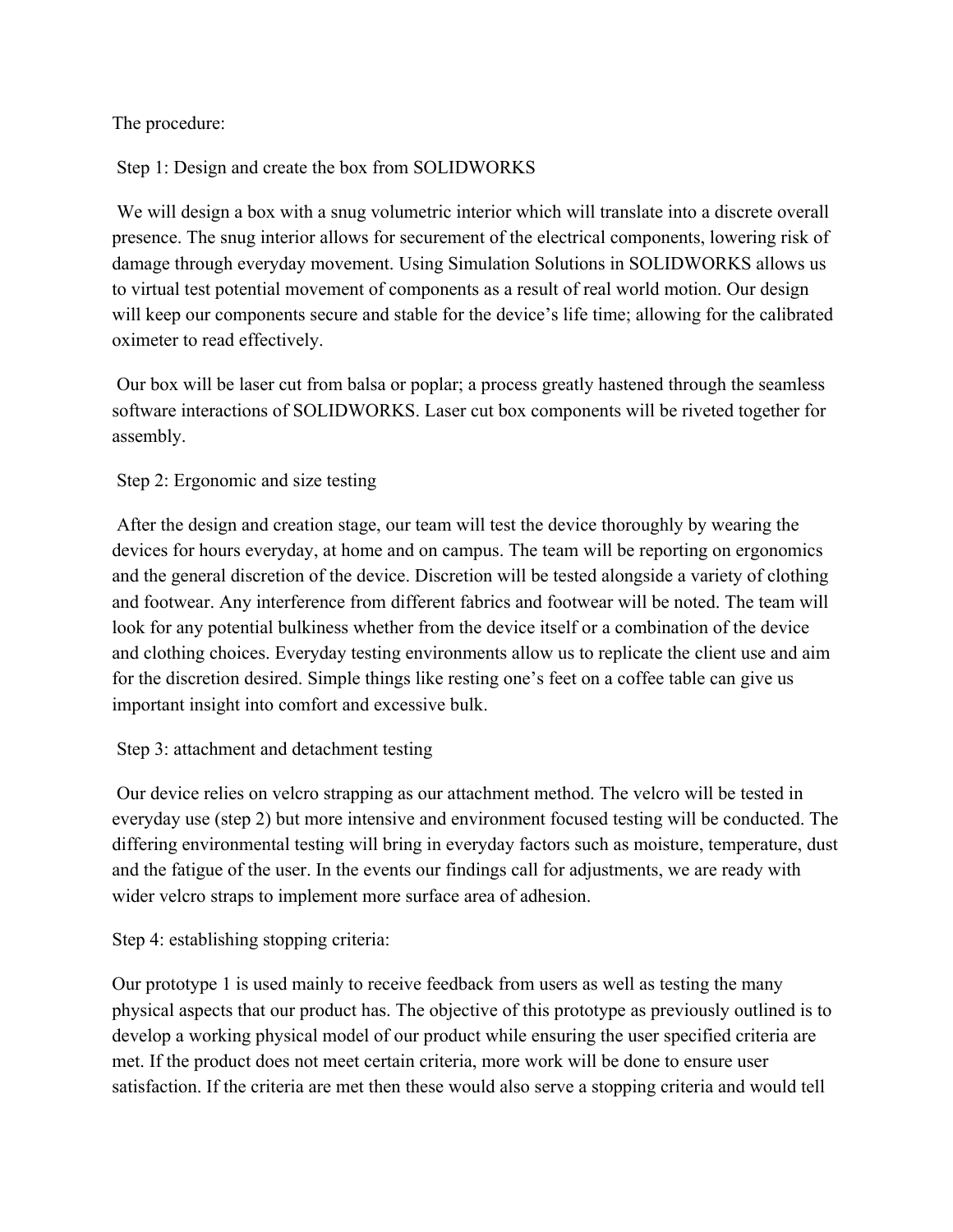us that the product so far is feasible and acceptable. As decided by the group prototype 1's stopping criteria are as follows: The device is

-Aesthetically pleasing

-Wearable while completing everyday activities and jobs

-Concealable and does not stick out from pants/cloths

-Holds all electrical arduino parts including battery pack

-Does not look like an opioid detection system

-Has the ability of being taken on and off with ease

-Can properly hold the required BOL sensors

### **Test results so far:**

After performing some tests on the already made features of our prototype 1, we determined that we have chosen a good and effective method of storing all the Arduino related electrical components as well as making prototype 1 user friendly.

#### **TABLE** Ⅱ

**Pass:** Successfully passed the requirement and meets our standard of this prototype

**Fail:** Does not meet our standard for this prototype and needs further work

**Tbt:** To be determined through testing

| Number of<br>requirements | <b>Requirements</b>                                  | Pass/Fail  |
|---------------------------|------------------------------------------------------|------------|
| 1.                        | Has to fit all of our parts                          | <b>TBT</b> |
| 2.                        | Can't be too big and bulky                           | Pass       |
| 3.                        | Ability to attach and detach the casing with<br>ease | Pass       |
| 4.                        | Be comfortable enough to meet customer<br>needs.     | <b>TBT</b> |

The next prototype will involve putting all wiring onto a prototype breadboard and creating an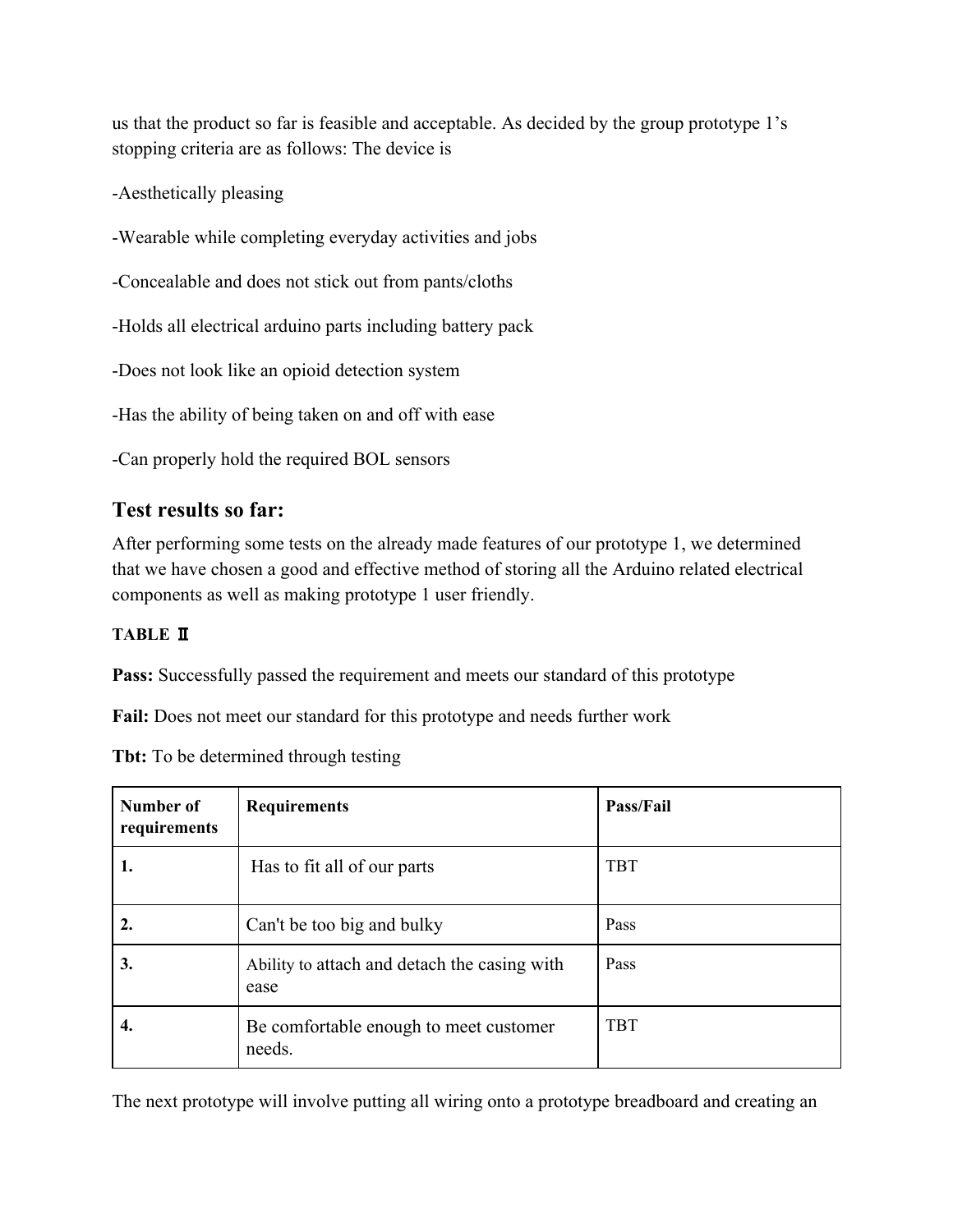algorithm to program both the bluetooth Ble sensor as well as the MAX30100 Heart Rate & Oximetry sensor. This will likely be done with the help of online documentation of other people using these parts with similar Arduino projects.

#### **User testing**

This is the first test that will evaluate the comfort - the critical design aspect - of our product. This process will require us to make a prototype resembling the weight and proportions of our hardware box to properly assess the fit and functionality of our product. We will use feedback and data from different users to organize a prioritized table of what improvements need to be made. It will be key to get many different types of users to test our prototype in order to gain a variety of different preferences and needs that we will then be able to incorporate into our design. The possible areas of failure for this prototype could be either if users do not provide us with workable feedback or if we aren't able to implement the feedback into our design.

The procedure for this test is as follows:

Ask a variety of students and/or recovering users to try on our product (preferably people with some sort of affiliation to the university or our class)

1. We will introduce ourselves, give background information on our project and team. Ask open ended questions and listen actively.

- 2. Have them try on the sock and ask the following questions:
	- a. Does the device stay in place while moving (i.e. does it twist, slide or rub)

b. Does the device feel heavy or bulky? Does it impair mobility?

c. How good does the product look? Does it fit under pants/shoes? (Scale of 1-10)

d. Is the "one size fits all" concept feasible? Is the device too tight or loose?

e. Recommendations and feedback.